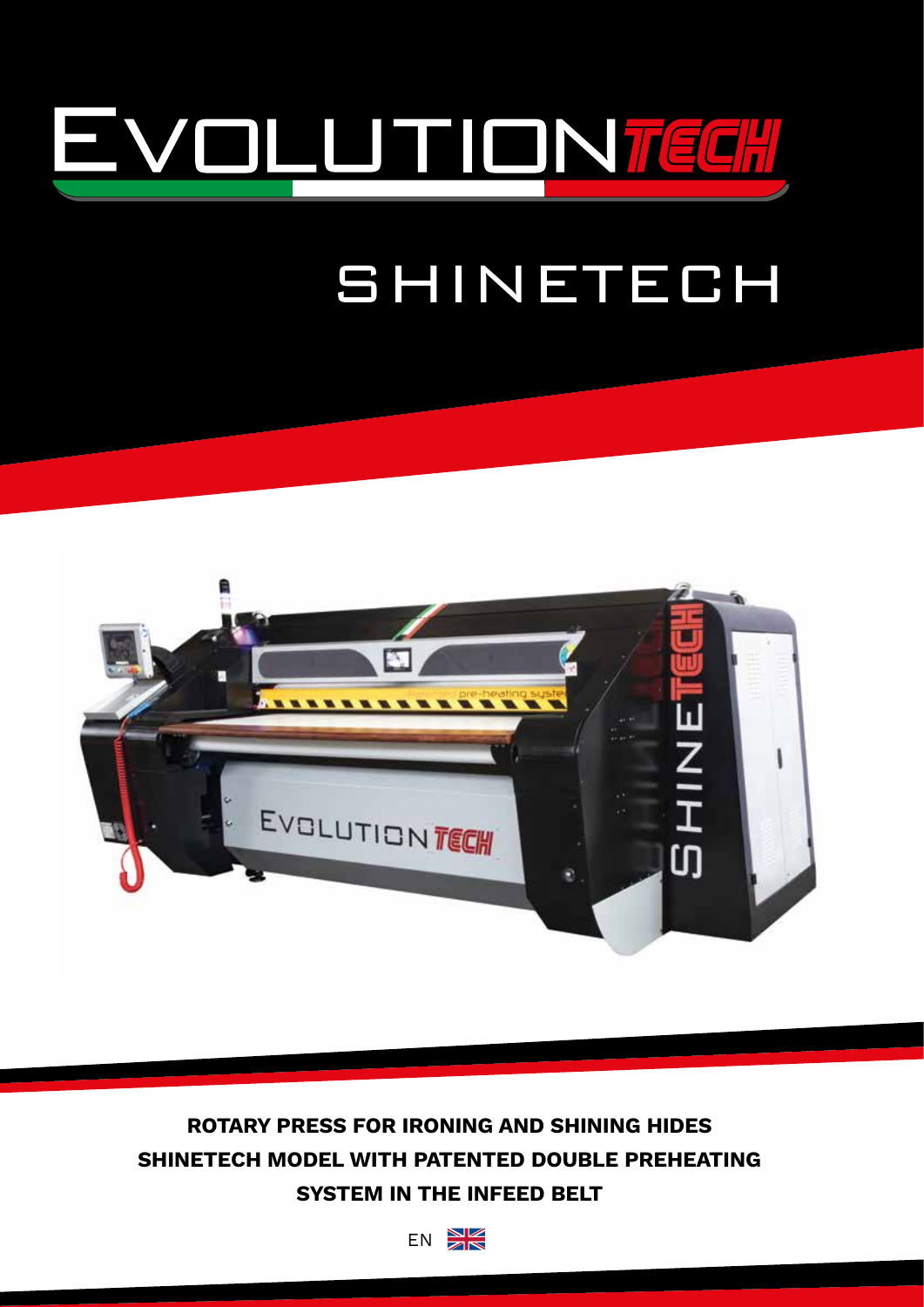### **EVOLUTION TECH IS PROUD TO PRESENT THE NEW PRESS FOR IRONING AND SHINING HIDES PREPARED FOR PAPER COATING**



### **ROTARY PRESS FOR IRONING AND SHINING, WITH PATENTED HEATING SYSTEM OF THE ANTI-CREASE BELT, TO CREATE SHEEN IN THE HIDES**



Starting from the concept that hydraulic presses, due to extended time and low temperature, make the hide remain soft, to the detriment however of the productivity, we thought of manufacturing an innovative rotary press that could ensure the same result, **maintaining the same typical productivity of rotary presses.**



The rotary press for ironing and printing uses the **"Thermotech" revolutionary patented heating system of the anti-crease belt**. This is able to preheat approximately one metre of the hide on both sides at the desired temperature up to 110 degrees centigrade before it comes into contact with the cylinder. The hide, therefore, does not obtain heat only in the point where the felt belt and cylinder meet, but reaches the latter already at a significant temperature that can be adjusted as required, avoiding any possible thermal shock.

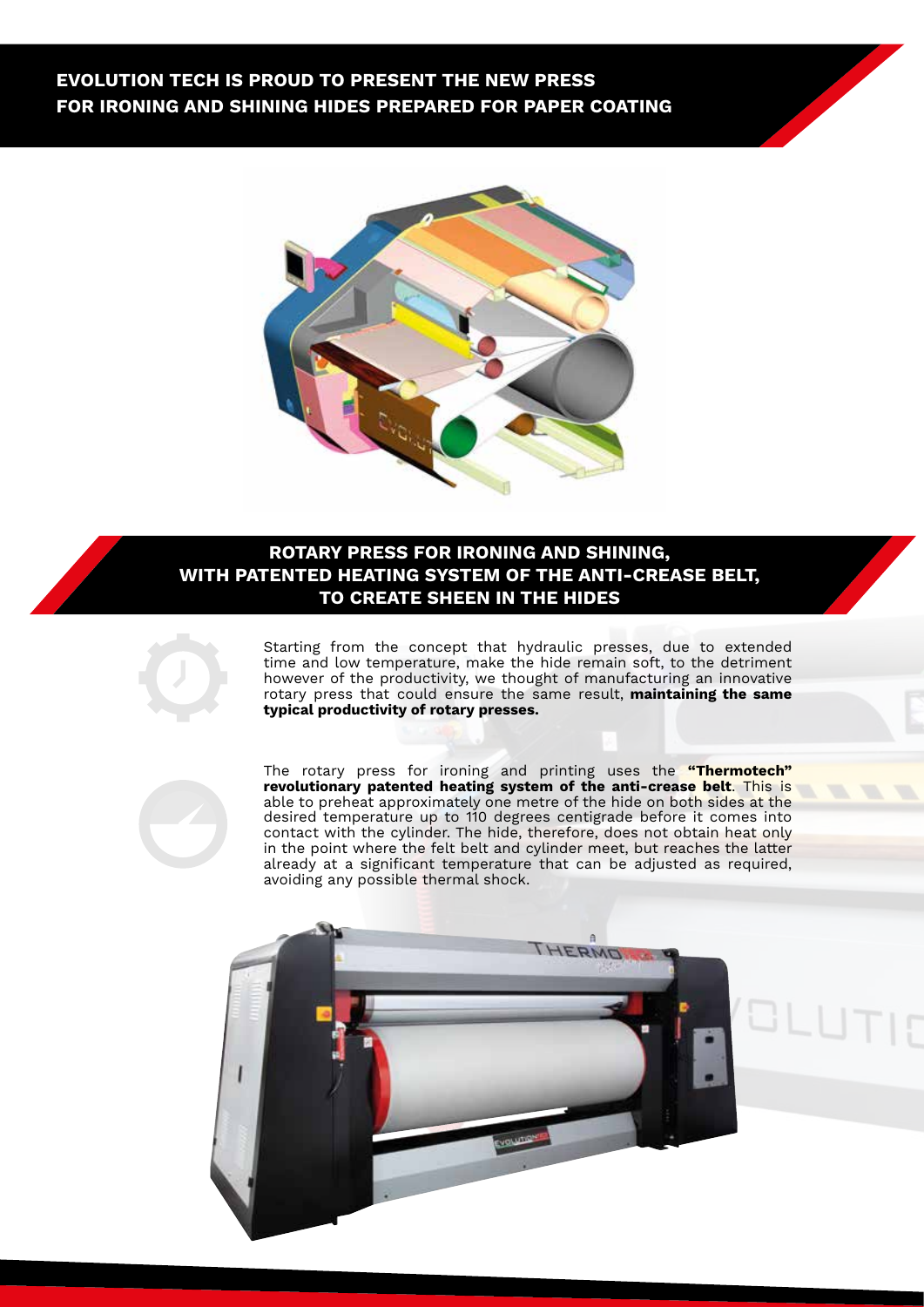### **GENERAL FEATURES**

- Mirror shining, thanks to the super-shiny chrome-plated cylinder that is able to convey a shine to the hides.
- Automatic and programmable timer for heating the rollers.
- $\blacksquare$  Timer for cooling and subsequent automatic switching off of the machine.
- **Possibility to view the machine output side on the monitor with micro-cameras.**
- Cylinders with low-volume diathermic oil and forced circulation to minimize the heating and cooling times of the cylinders and achieve perfect heating uniformity over the entire surface of the operating cylinder.
- **•** Hydraulic pressure circuit with the possibility to process from 2 to 160 kg/cm (linear).
- Working temperature up to 160°C.
- **Transport system managed by inverters suitably sized to work up to 20 m/min.**
- **B** System for processing at low pressure so the softness and characteristics of the hide are not altered.

### **INNOVATIVE FEATURES**

- **•** Possibility to preheat the hides up to 110 degrees, thanks to our patented heated anti-crease belt, equally on both sides with separate temperature adjustment to that of the ironing/printing cylinder.
- Easy and quick belt change due to disassembly of the side structure, saving 30% of the time compared to traditional machines.
- **B** Resistor replacement of the heating unit without removing the oil, enabling 60%-time saving compared to traditional machines.
- **Example 2** Greater speed in bringing the cylinder up to temperature through the variation of the oil flow speed.
- **E** Greater speed in reaching the desired pressure through dedicated preloaded tank and proportional valve.
- **EXTENDING IN LESS CONSUMPTION in the heating and maintenance phase (through its own logic, the machine regulates** the speed and flow capacity of the diathermic oil, combining it with the activation/deactivation of the 4 resistor batteries).
- **E** Load adjustment between the two anti-crease belts by a touch screen.
- **Transmission and reception of machine data on OPC-UA server.**

### **OPTIONALS**

- **E** Hide detacher for each operator roller (recommended if the machine is combined with a stacker).
- **•** Motorised bristle brush to clean the felt with suction and filtrating cyclone.
- **R** Metal detector.
- **B** Measurer with printer to install on the hide infeed belt.
- Stamping device to install on output belt.
- **Transfer paper system.**
- $\blacksquare$  Remote assistance kit.
- Roller cooling through a heat exchanger.
- Heated cylinders from 0320 mm to 0400 mm.